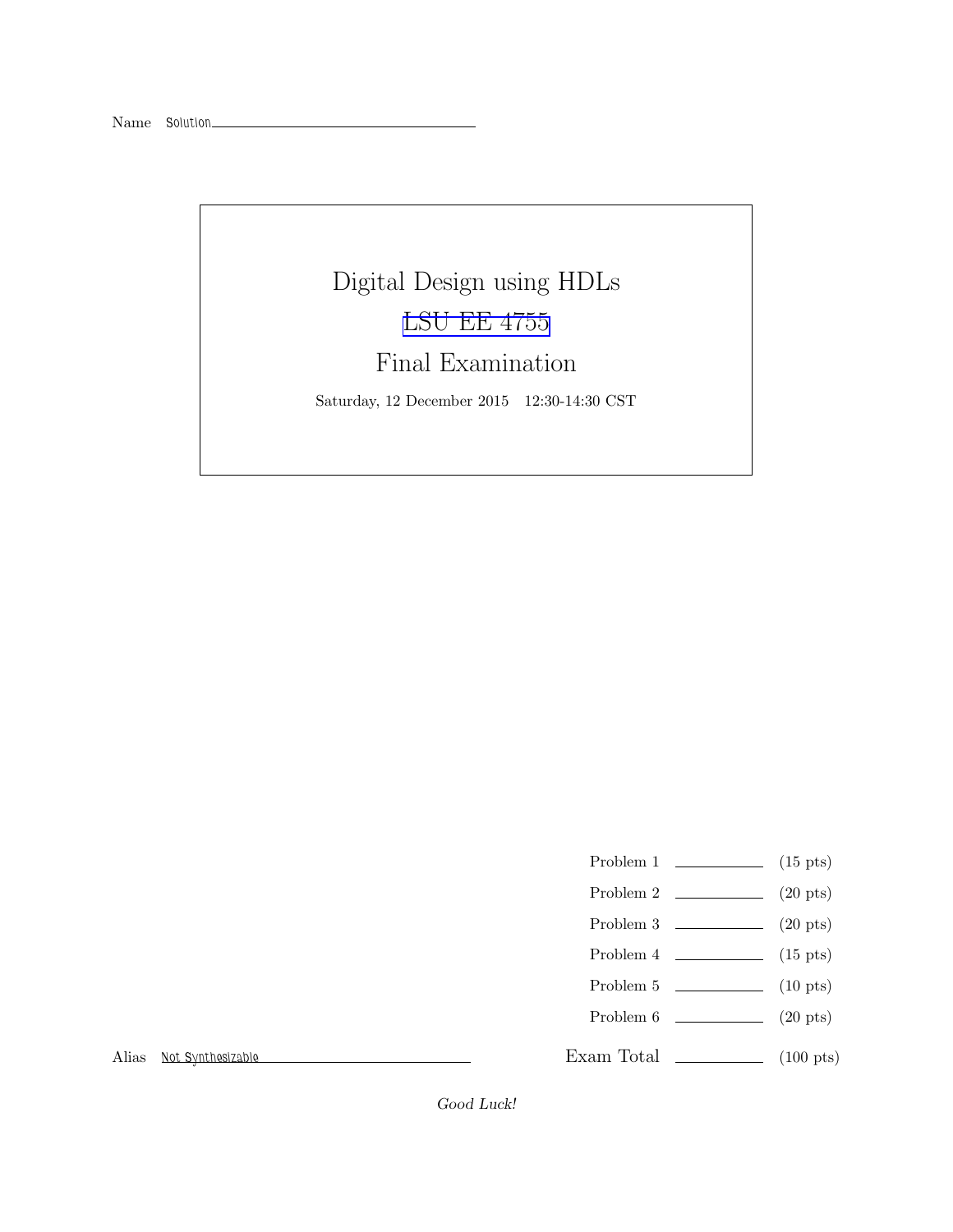

Problem 1: [15 pts] Write a Verilog description of the hardware illustrated below.

SOLUTION ON NEXT PAGE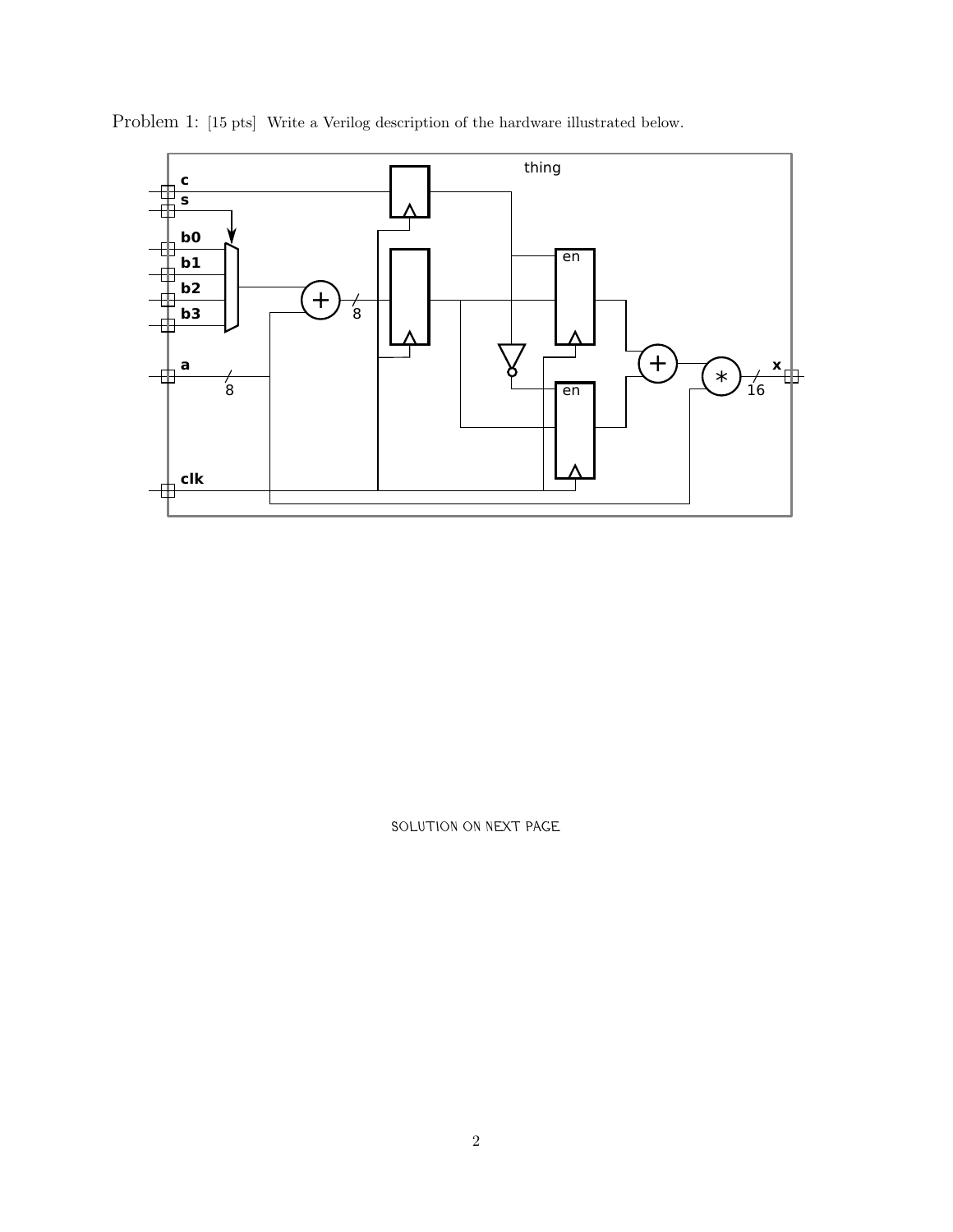

 $\overrightarrow{\mathcal{V}}$  Verilog description of hardware including  $\overrightarrow{\mathcal{V}}$  port declarations and  $\overrightarrow{\mathcal{V}}$  port and other sizes.

**clk**

The solution appears below. Names for wires that were unlabeled in the problem appear in purple. (That is, the purple labels are part of the solution.) Note the use of case/endcase for the mux. Though using an if/else chain or the conditional operator, ?:, would be correct, they are more tedious and prone to error and so it's worth taking the trouble to remember to use case.

```
module thing( output uwire [15:0] x, input uwire c, input uwire [1:0] s,
             input uwire [7:0] b0, b1, b2, b3, a, input wuire clk );
  logic [7:0] b, ab, ab_1, ab_20, ab_21;
  logic c_1;
  always_comb begin
     case ( s )
       0: b = b0;1: b = b1;
       2: b = b2;
       3: b = b3;
     endcase
     ab = a + b;
  end
  always_ff @( posedge clk ) begin
     c_1 \leq c; // Note: Delayed assignment, so if(c_1) uses prior value.
     ab_1 <= ab; // Delayed assignment here too.
     if ( c_1 ) ab_21 <= ab_1; else ab_20 <= ab_1;
  end
  assign x = a * (ab_20 + ab_21);
endmodule
```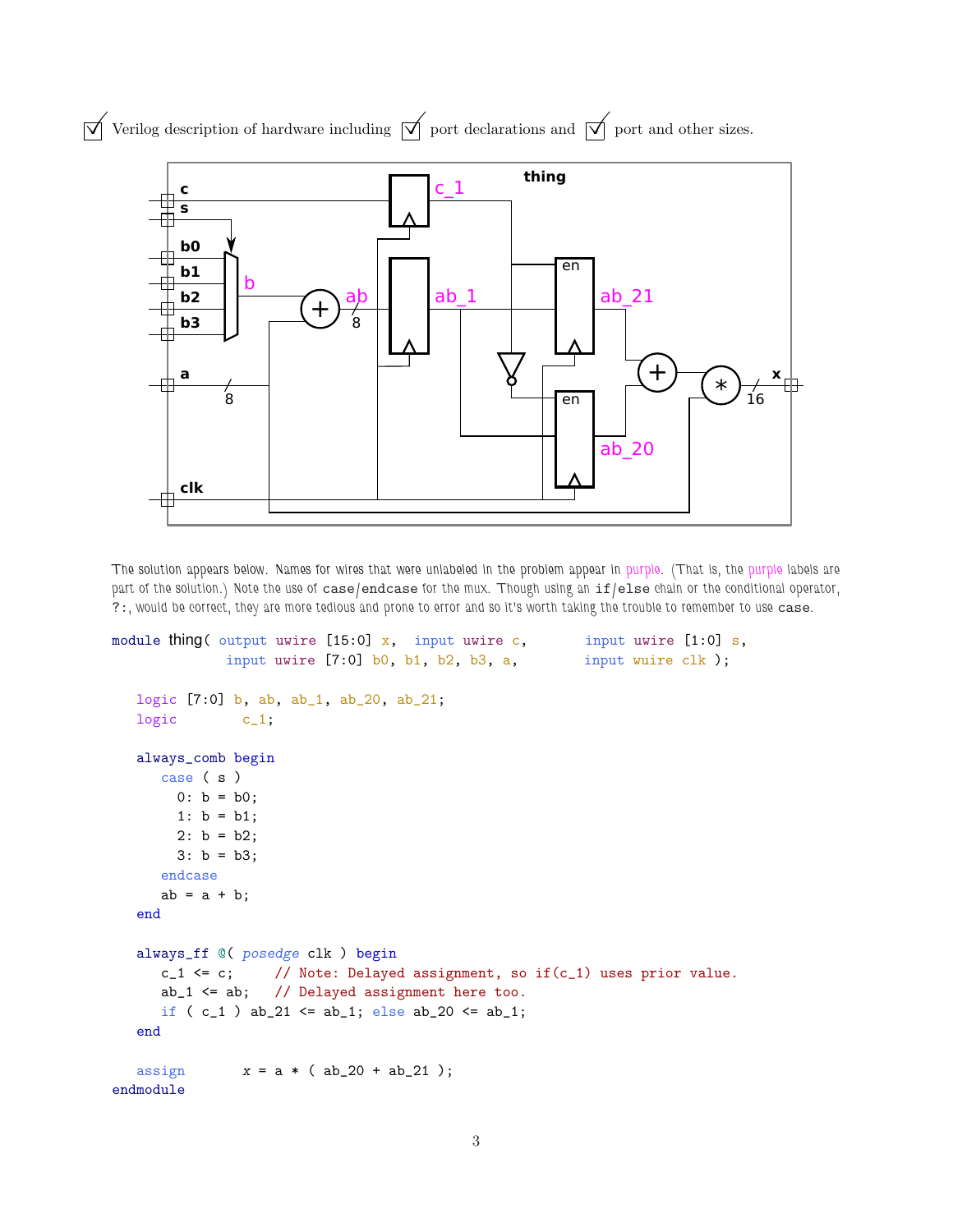Problem 2: [20 pts] The module below implements a simple memory module.

```
module smemory #( int size_lg = 4, int dbits = 8, int size = 1 << size_lg )
   ( output uwire [dbits-1:0] rd_data,
     input uwire [size_lg-1:0] wr_idx, input uwire [dbits-1:0] wr_data, input uwire write,
     input uwire [size_lg-1:0] rd_idx, input uwire clk );
   logic [dbits-1:0] storage [size-1:0];
   always_ff @( posedge clk ) if ( write ) storage[wr_idx] = wr_data;
   assign rd_data = storage[rd_idx];
```
#### endmodule

(a) Show the hardware that will be synthesized for this module when elaborated with  $size\_lg = 2$ . Use registers, multiplexors, decoders, and basic gates. Do not use a memory module.

Show synthesized hardware, including hardware for  $\forall$  reading and  $\forall$  writing.

Solution appears below.

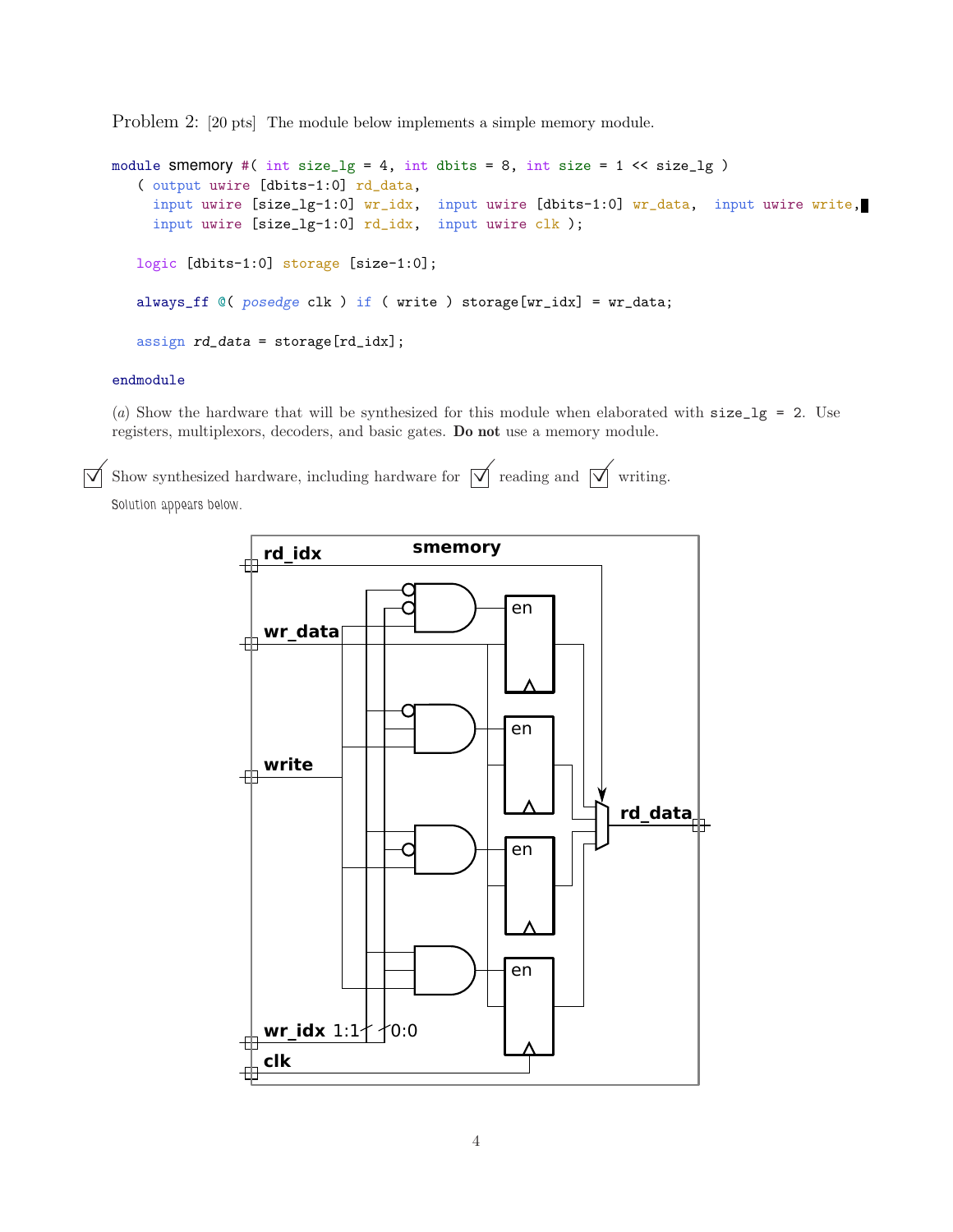Problem 2, continued: Appearing below is the module from the previous page.

```
module smemory #( int size_lg = 4, int dbits = 8, int size = 1 << size_lg )
   ( output uwire [dbits-1:0] rd_data,
     input uwire [size_lg-1:0] wr_idx, input uwire [dbits-1:0] wr_data, input uwire write,
     input uwire [size_lg-1:0] rd_idx, input uwire clk );
   logic [dbits-1:0] storage [size-1:0];
   always_ff @( posedge clk ) if ( write ) storage[wr_idx] = wr_data;
   assign rd_data = storage[rd_idx];
```
### endmodule

(b) Assume that initially location 1 ( $\frac{\epsilon}{1}$ ) holds a 10, location 2 holds a 20, location 3 holds a 30, and so on. Complete the timing diagram below, consistent with this module.



 $\overrightarrow{\bigvee}$  Complete rd\_data row of timing diagram.

Solution appears above in blue.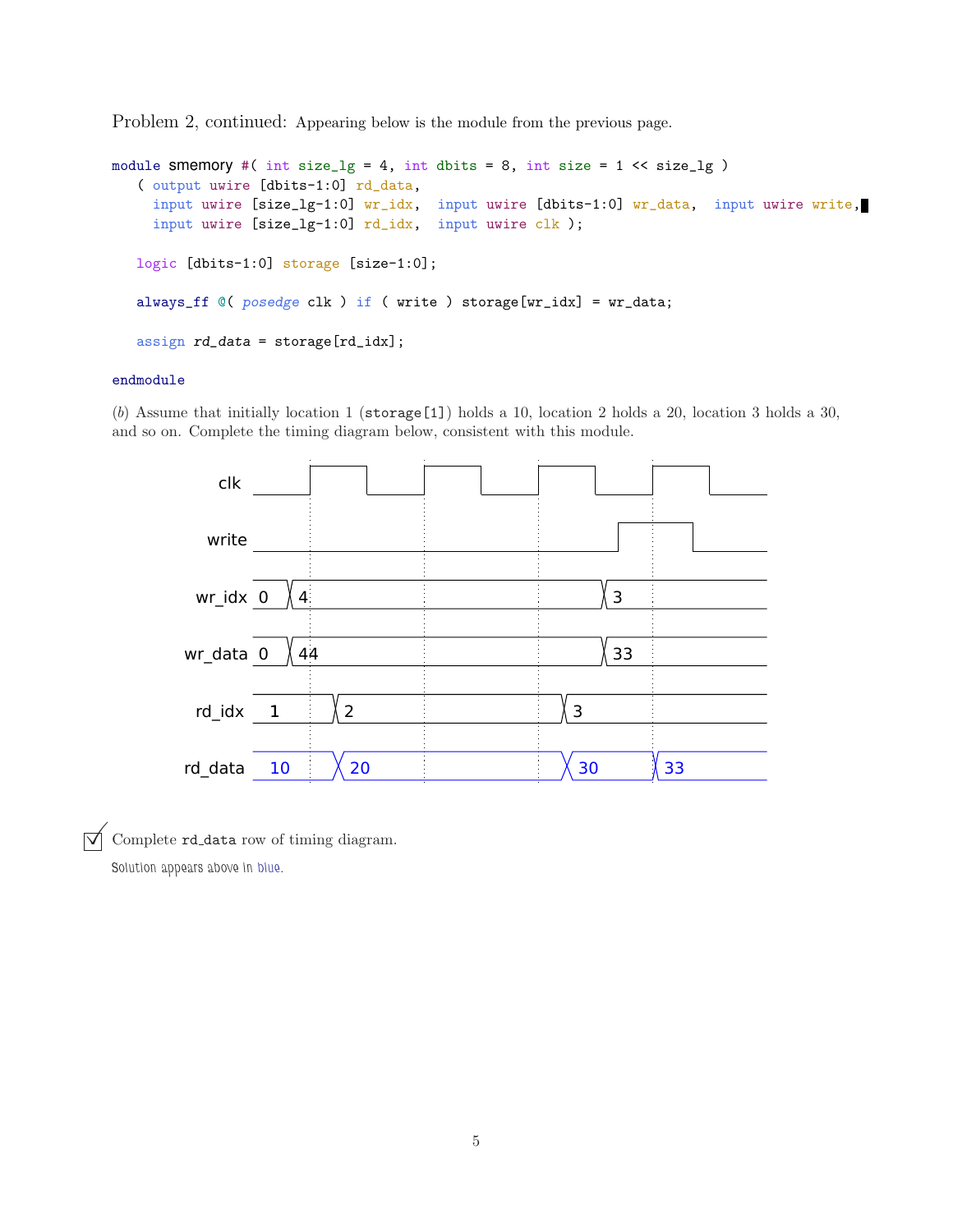(c) Modify the module below (same as one on previous page) so that its behavior is consistent with the timing diagram to the right. That is, if the location being written is the same as the one being read the rd\_data output shows the data on wr\_data. If the locations don't match or nothing is being written the behavior is unchanged.

# Modify the module.

Solution appears below. The original line is commented out for reference. Otherwise, cluttering your code with commented out lines is bad style. Instead, learn how to diff your working copy with the latest committed version and be able to do so in  $< 500 \,\mathrm{ms}$ .



```
module smemory bp #( int size_lg = 4, int dbits = 8, int size = 1 << size_lg )
( output uwire [dbits-1:0] rd_data,
  input uwire [size_lg-1:0] wr_idx, input uwire [dbits-1:0] wr_data, input uwire write,
  input uwire [size_lg-1:0] rd_idx, input uwire clk );
  logic [dbits-1:0] storage [size-1:0];
```
always\_ff  $@($  posedge clk  $)$  if ( write ) storage[wr\_idx] = wr\_data;

```
// assign rd_data = storage[rd_idx];
// SOLUTION
assign rd\_data = write && rd\_idx == wr\_idx ? wr\_data : storage[rd\_idx];
```
endmodule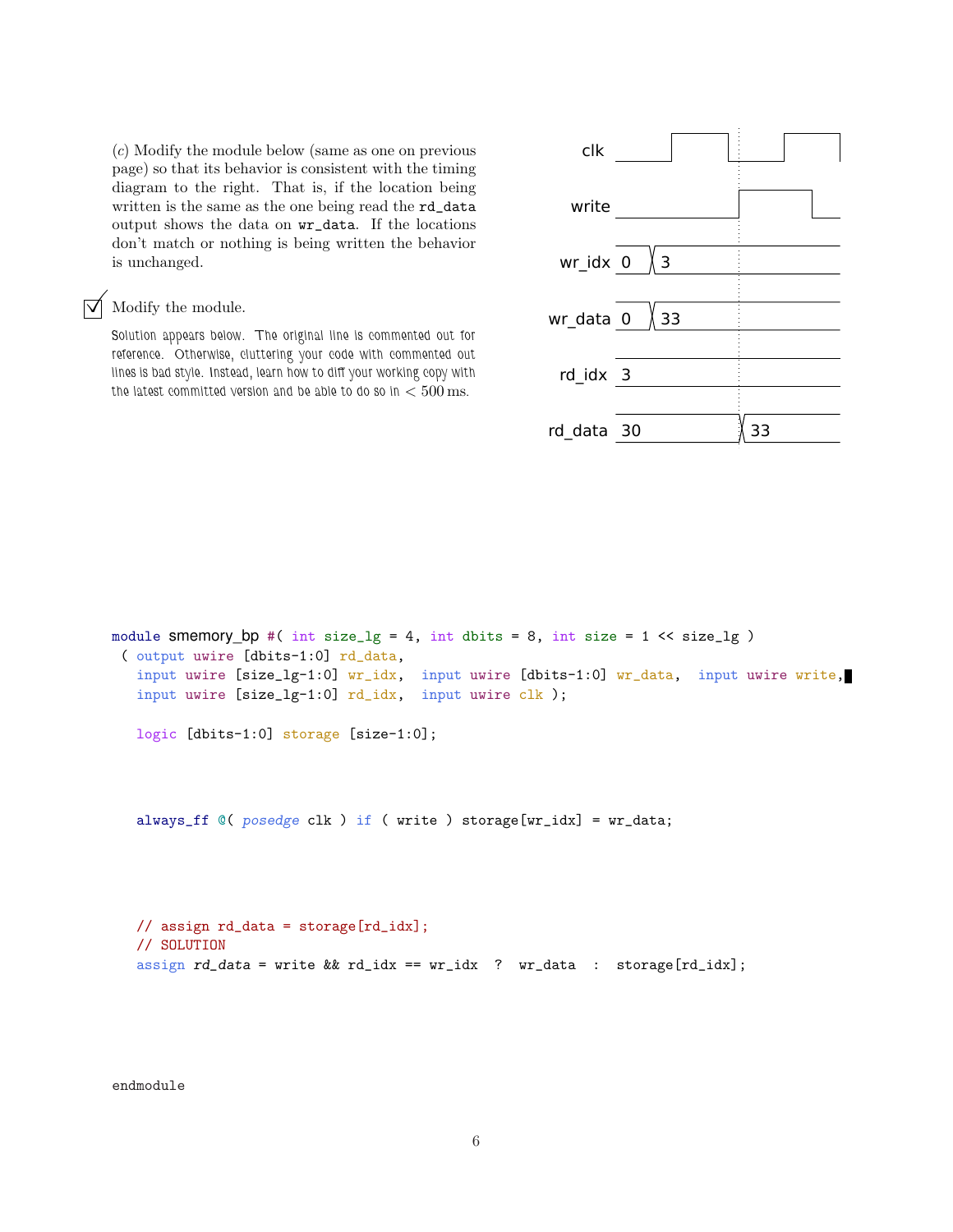Problem 3: [20 pts] The module below and the similar one on the next page are like the memory module from the previous problem, except that their output is the sum of locations  $rd\_start$ ,  $rd\_start+1$ , ... rd\_start+rd\_len-1. Assume that rd\_start+rd\_len <= size.

```
module rsum_plan_a #( int sz_lg = 4, int ebits = 8, int size = 1 \ll sz_lg )
   ( output logic [ebits-1:0] sum,
    input [sz_lg-1:0] wr_idx, input [ebits-1:0] wr_data, input write,
    input [sz_lg-1:0] rd_start, input [sz_lg-1:0] rd_len, input clk );
  logic [ebits-1:0] storage [size-1:0];
  // Don't show synthesized hardware for line below.
  always_ff @( posedge clk ) if ( write ) storage[wr_idx] = wr_data;
  // Plan A -- Show Synthesized Hardware for this Verilog
  always_comb begin
       sum = 0;
       for ( int i=0; i<size; i++ ) if ( i < rd len ) sum += storage[ i + rd start ];
    end
```
## endmodule

(a) Show the hardware that will be synthesized for the always\_comb block. Include basic optimizations, but don't optimize to the point where hardware is identical to Plan B (next page).

Show not-too-optimized hardware for sum.

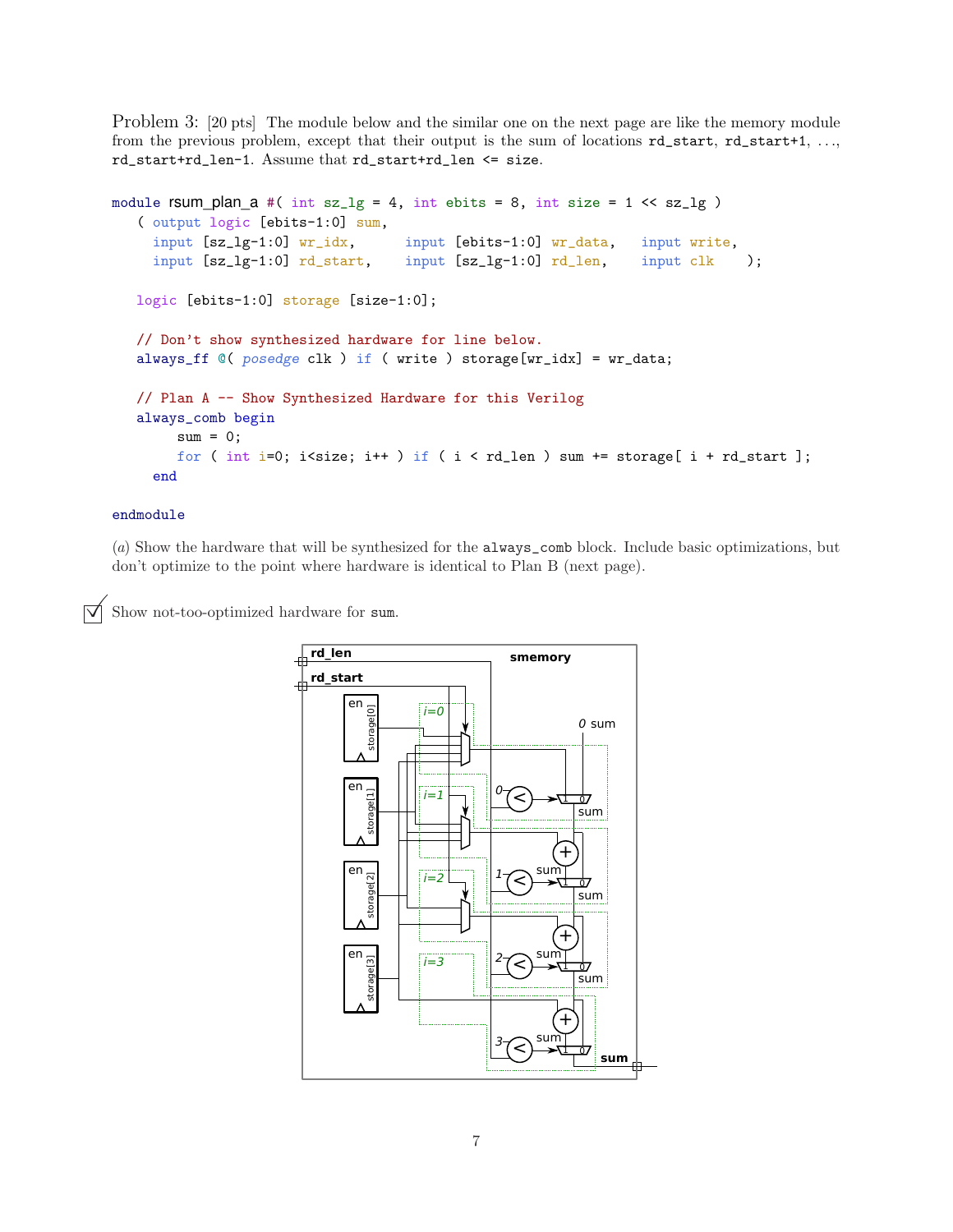(b) Appearing below is Plan B for the module. Though we know it produces the same value for sum as Plan A, it might be synthesized into different hardware. Show the hardware synthesized for Plan B.

```
module rsum_plan_b #( int sz_lg = 4, int ebits = 8, int size = 1 \lt \text{sz}_lg )
    ( output logic [ebits-1:0] sum,
      input [sz_lg-1:0] wr_idx, input [ebits-1:0] wr_data, input write,
      input [sz_lg-1:0] rd\_start, input [sz_lg-1:0] rd\_len, input clk);
   logic [ebits-1:0] storage [size-1:0];
   // Don't show synthesized hardware for line below.
   always_ff @( posedge clk ) if ( write ) storage[wr_idx] = wr_data;
   // Plan B -- Show Synthesized Hardware for this Verilog
   always_comb begin
         sum = 0;
         for ( int i=0; i < size; i++ )
            if ( i >= rd_start && i < rd_start + rd_len ) sum += storage[ i ];
      end
endmodule
Show the hardware that will be synthesized for Plan B. \blacksquare en
                                                               en
                                                               en
                                                               en
                                                                                        smemory
                                                                                                1 0
                                                                           0 \rightarrow \infty \rightarrow \text{triv}+\Omegard_start
                                                         rd_len
                                                                                                      sum
                                                                                 \leqsum
                                                                                                  sum
                                                                                                  sum
                                                                                             sum
                                                                                     i=1i=0i=2storage[0] storage[1] storage[2] storage[3]
                                                                             +0
                                                                        >=
                                                                           ^{1} \top(<
                                                                       1
                                                                         >=
                                                                                                1 0
                                                                                                +
                                                                                                  sum
                                                                           ^{2} \uparrow \curvearrowright2
                                                                         >=
                                                                                                1 0
                                                                                                +
                                                                                                  sum
                                                                           3 † (2
                                                                       3
                                                                         >=i=3sum
                                                                                             sum
Solution appears to the right.
(c) Which one is better?
Which is better, \bigcap Plan A or \bigotimes Plan B.
Explain, with a rough estimate of cost and timing.
Short Answer: The cost of the multiplexors makes Plan A more
expensive than Plan B when ebits is greater than 1. The timing
is about the same.
```
Detailed answer: Plan A contains three more multiplexors than Plan B, the total number of additional multiplexor inputs is  $3+2+1=$ 6, and each of these is ebits wide, for a cost of  $6 \times 3 \times e = 18e$  units, where e is ebits. The logic in Plan B that's not in Plan A includes four AND gates, a 2-bit adder and three fixed comparison units. Assume that the cost of a BFA is 10 units. Since the inputs to the adder are 2-bit quantities and since a carry-out is needed, the cost is 20 units. (The adder output must be three bits to do the comparison i<rd\_start+rd\_len.) Assume that the ≥ fixed comparison units cost 3 units each (draw a truth table). The total cost of logic in Plan B not in plan A is then  $4+20+3\times3=33$  units. So Plan B is less expensive whenever the storage element size, ebits, is greater than 1 bit, which presumably is most of the time.

The path to the select signal for the  $i = 0$  mux in Plan B passes through an adder (albeit a small one), a comparison, and an AND gate. In contrast, signal arrive at the data inputs to the corresponding multiplexor at a delay of about 4 units. Therefore Plan B is a little bit slower based on this simple analysis.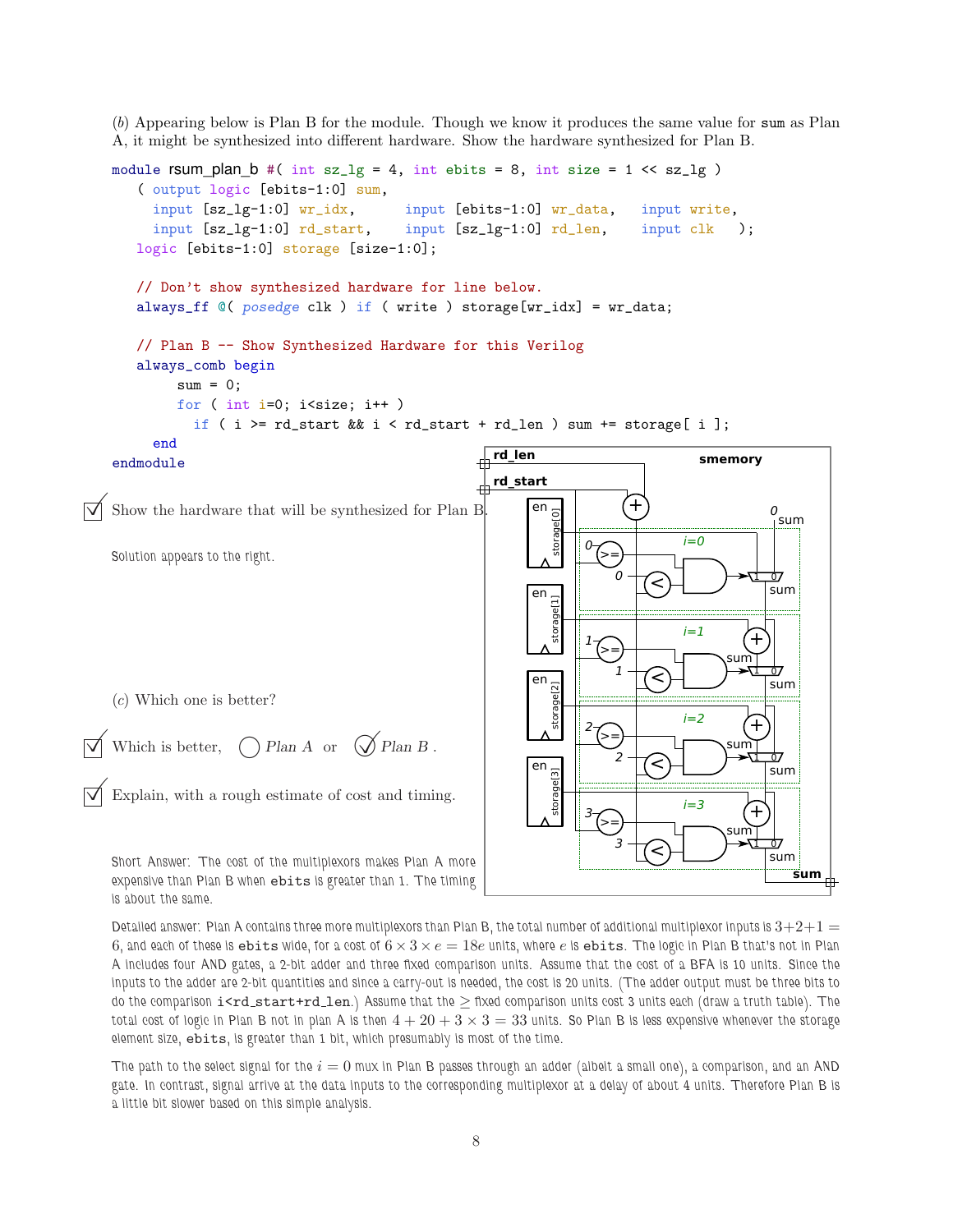Problem 4: [15 pts] Appearing below are excerpts based on the cam\_hash module used in class, showing what we called the hash\_early design. Recall that with the early hash design the hash function (in module hash) is computed before the positive clock edge while the lookup occurs after the positive edge. We assumed that the hash could be computed in about  $\frac{1}{2}$  of our target clock period.

#### module cam\_hash\_exceprt

```
( output [dwid:1] out_data, output out_valid, output ready,
  input [kwid:1] in_key, input [dwid:1] in_data,
  input Cam_Command in_cmd, input clk);
logic [kwid:1] b_key;
logic [dwid:1] b_data;
logic [hkey_size-1:0] b_hash;
Cam_Command b_cmd;
uwire [hkey_size-1:0] ohm_key_out;
always_ff @( posedge clk ) begin
   b_{key} \leq in_{key};b_data <= in_data;
   b_{\text{-}}cmd \leq in_cmd;
   b_hash <= ohm_key_out;
end
```
hash #(kwid,num\_sets\_lg) **our\_hash\_module**( ohm\_key\_out, in\_key );

# /// **Hardware to find matching key below ...**

(a) The early hash design requires that the external hardware has the right timing behavior. Show a timing diagram in which the timing behavior is correct for early hash, and one in which it is wrong. The "wrong" behavior should result in incorrect results using the early hash design, but correct results without the early hash design.

Timing diagram showing  $\boxed{\vee}$  correct and  $\boxed{\vee}$  wrong behavior.

Solution appears to the right. In the early hash design the value on port in\_key must arrive in the first half of the clock cycle (before the negative edge). That is what happens for input abc and so hash which computes ohm\_key\_out has enough time to finish. The correct hash, 22 is clocked into register **b\_hash**. In contrast, key def arrives late, and so when the next positive clock edge arrive ohm\_key\_out has not stabilized and so some arbitrary value is clocked into **b\_hash**. Notice that **b\_key** gets the correct value in both cases because register gets its input directly from input port in key.

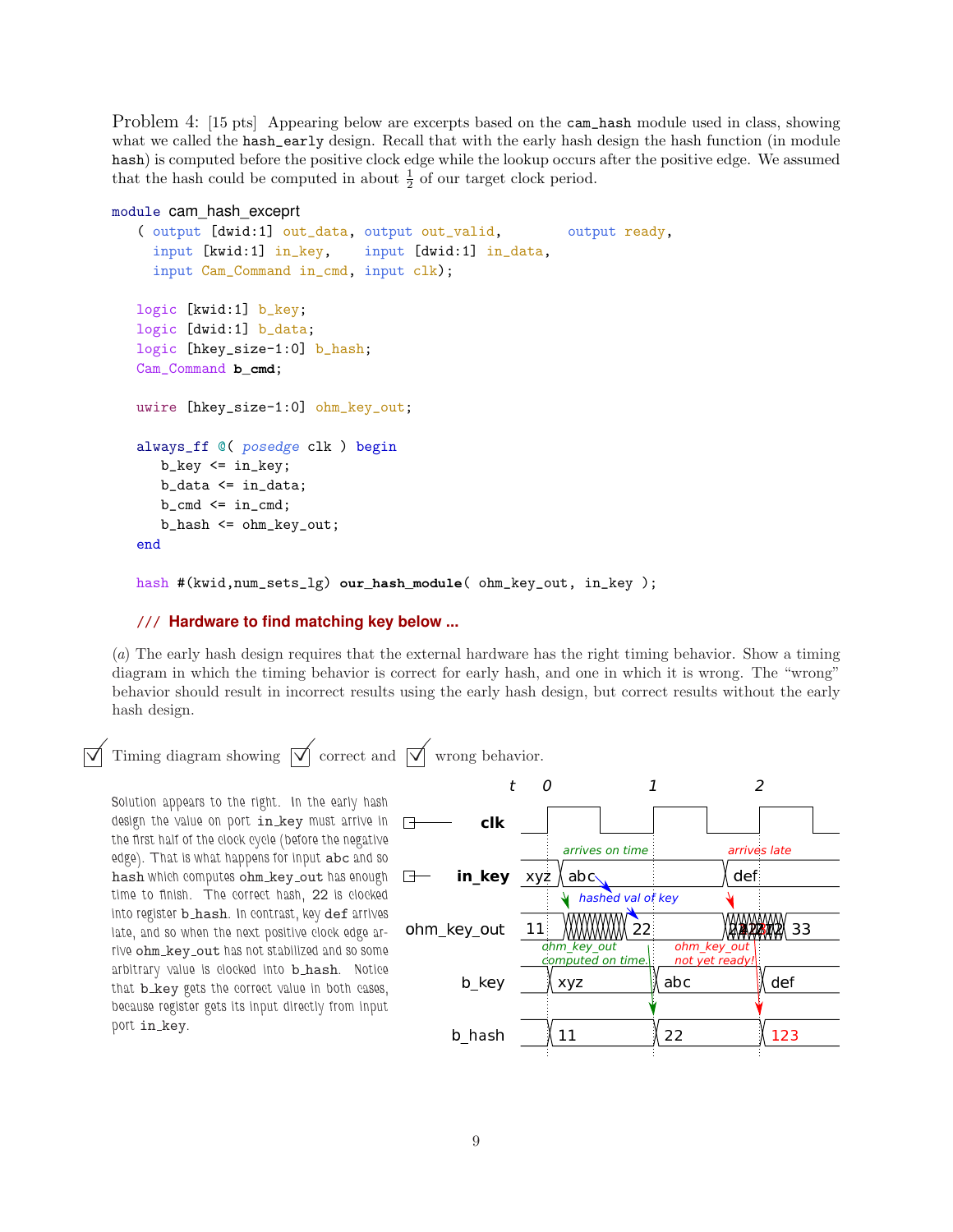# Problem 4, continued:

(b) Register b\_hash saves the hashed version of in\_key, and b\_key holds the unhashed version. Why do we need the unhashed version?

# $\overrightarrow{v}$  b\_key is needed because ...

The number of bits in the hash of a key is less than the key itself, therefore two keys can have the same hash. The unhashed version of the key is needed to check whether the key matches the key for item at the hashed location.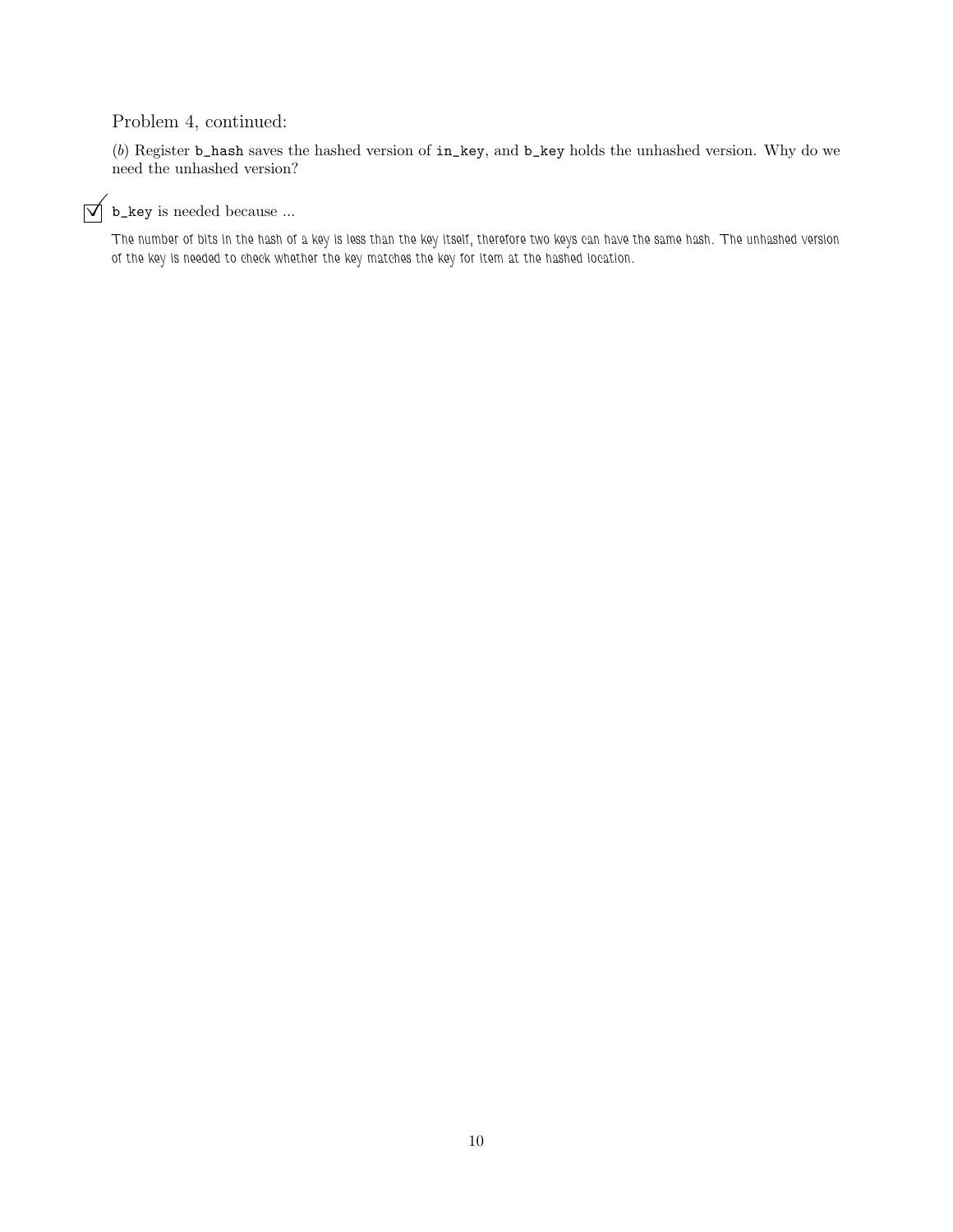Problem 5: [10 pts] The Verilog below is part of a testbench (taken from icomp.v).

```
initial begin
   /// Watchdog – Stop simulation if it's taking too long.
   //
   fork begin
      automatic int cyc_limit = in_str.len() * 100;
      fork
         wait ( cycle_num == cyc_limit );
         wait ( tb_insert_done && tb_remove_done );
      join_any
      if ( cycle_num >= cyc_limit ) begin
         $write("Exceeded cycle limit, exiting.\n");
         $ \text{fatal}(1);
      end
   end join_none
```
// Below: Send data to module under test.

(a) Generically explain what a fork and join pair do (ignoring the code above).

fork and join ...

Each statement executes with its own thread of control, meaning that delays and other timing controls in one does not affect the progress of the other. The statement after the join does not execute until all threads inside the fork/join finish.

(b) How would execution be effected if the last join\_none were changed to join\_any?

Impact of changing join\_none to join\_any in code above.

Execution would never reach the //Below statement. With the join none, execution proceeds to the //Below statement without delay. Code after the //Below statement tests modules and will set tb\_insert\_done and tb\_remove\_done when tests are finished. But with join none changed to join any the //Below statement will not be executed until the first fork finishes. That first fork finishes when either the cycle limit is exceeded or all modules have been tested, whichever comes first. But with join none changed to join any module tests won't have started and so the cycle limit will be exceeded. Note that if the cycle limit is exceeded the code exits with a fatal error, and so the //Below statement will never be reached.

 $(c)$  How would execution be effected if the inner join\_any were changed to a join\_all?

Impact of changing join\_any to join\_all in code above.

The testbench will always report that the cycle limit was exceeded, even if all tests were completed.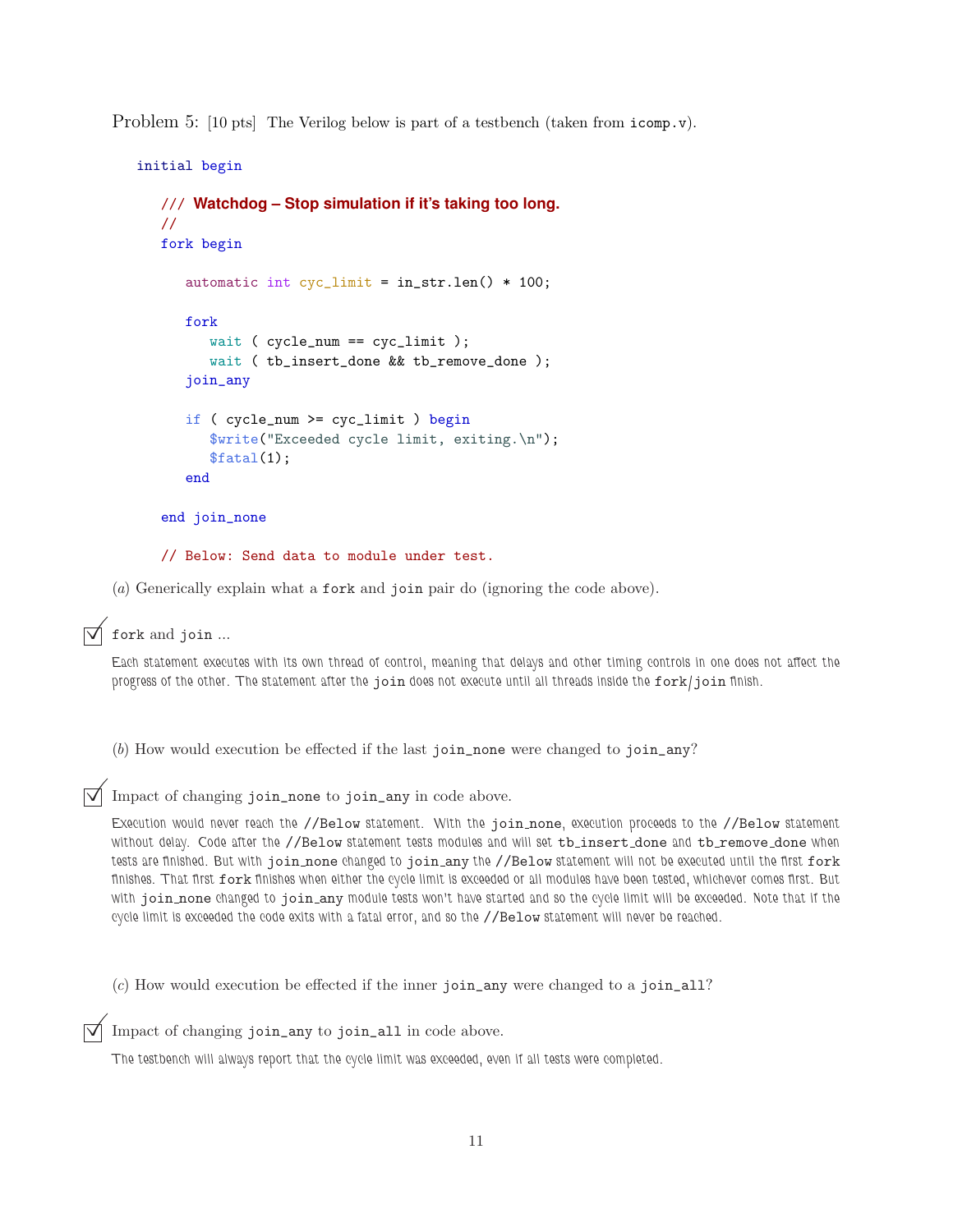Problem 6: [20 pts] Answer each question below.

(a) Suppose we would like our hardware to operate at a 1 GHz clock frequency. How do we tell the synthesis program? (The exact syntax is not important.)

Method to tell synthesis program the clock frequency.

Short Answer: define\_clk -name ee4755 -period 1000 myclkport.

Details: In Cadence Encounter use the command define\_clk -name NAME -period PERIOD PORTS. To set the clock frequency to  $1\,\rm GHz$  set the period argument to 1000, which is the clock period in picoseconds:  $10^{12}\frac{1}{10^9} = 1000$ . Argument PORTS is set to the name of the clock ports and NAME is a name by which this clock can be referred to in subsequent commands.

(b) The synthesis program will apply our target clock frequency to paths starting at launch points and ending at capture points. We could explicitly specify such points but if we don't it will use default launch and capture points. What are they?

 $\overrightarrow{\mathcal{A}}$  By default timing is computed for paths that start at: register outputs.

and end at: register inputs.

Notice that the default launch and capture points do not include module inputs and outputs. Those have to be added with external\_delay commands.

(c) Suppose our target clock frequency is 1 GHz. What is the harm in telling the synthesis program to synthesize for 2 GHz? For 0.5 GHz?.

Harm in specifying 2 GHz when we just need 1 GHz:

The resulting design will work correctly, but may be more expensive than had we specified 1 GHz.

 $\boxed{\bigvee}$  Harm in specifying 0.5 GHz when we just need 1 GHz:

The synthesized hardware may not work at 1 GHz.